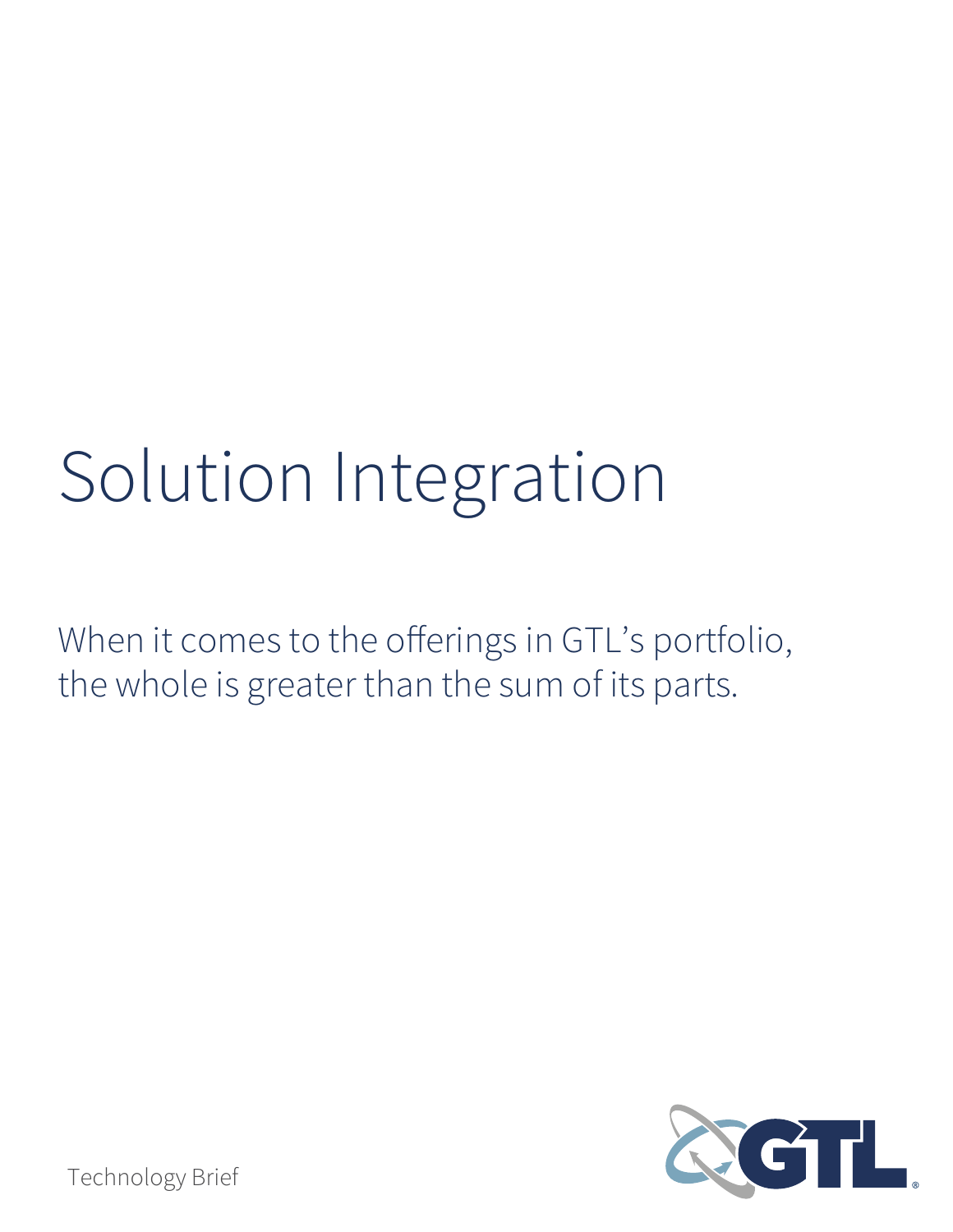## Seamless Integration Sets Our Technology Apart

*At GTL, we understand the challenges facing today's corrections departments. That's why for the past 25 years we have led the corrections market by identifying new trends and developing innovative technologies that enable corrections facili*ties to run more efficiently and with a greater degree of security.

#### **Today, we're proud to be the leading provider of fully integrated corrections technology solutions.**

GTL-served facilities enjoy the simplicity and accountability of only needing to work with one vendor to meet and manage all their technology needs. Nationwide, our visionary technology solutions help thousands of corrections facilities more effectively and efficiently manage more than one million inmates.

Today, as well as in a post-FCC regulatory climate, GTL's integrated technology products can help facilities:

- Reduce recidivism rates by improving the corrections experience for inmates as well as staff, help**ing create safer facilities and finding the means to fund critical programs and solutions in a post-FCC world.**
- **Enhance operational efficiencies by automating processes and systems, reducing paperwork, and** freeing up staff time.
- **Increase control and safety with our best-in-class, corrections-grade hardware, wireless security measures, and extensive information analysis and data mining capabilities.**
- **Strengthen investigative capabilities with integrated technology solutions that provide greater insight into inmate activities and interactions.**

#### Our Commitment to Integration

GTL's comprehensive suite of corrections technologies helps facilities unite various, disparate systems under one platform to improve operations—from facilities management and inmate communications to investigative solutions and monitoring capabilities.

GTL's proprietary technology solutions integrate completely with each other on the backend, and all data is merged to create a powerful, singular solution. This helps to minimize technical issues or gaps in technology, giving customers smooth, seamless control to more effectively manage and maintain their entire facility operations through one, centralized system.

- **When GTL finds it advantageous to purchase a technology solution from another company, we take the time to adapt it to our technological infrastructure. That means every solution we provide is**  based on our own software and part of our own platform. When we acquire smaller companies, we **immediately work to integrate them and their products into one, cohesive company in which all systems work together harmoniously under the GTL technology umbrella.**
- **We also keep integration front-of-mind when we develop newer versions of our technology. By incorporating our customers' feedback and advice, we improve our products with features and functionalities that they expect.**
- GTL goes through these efforts to ensure the technology solutions we provide are completely inte**grated, seamless components of our original technology platform, allowing customers to run a truly best-in-class corrections facility.**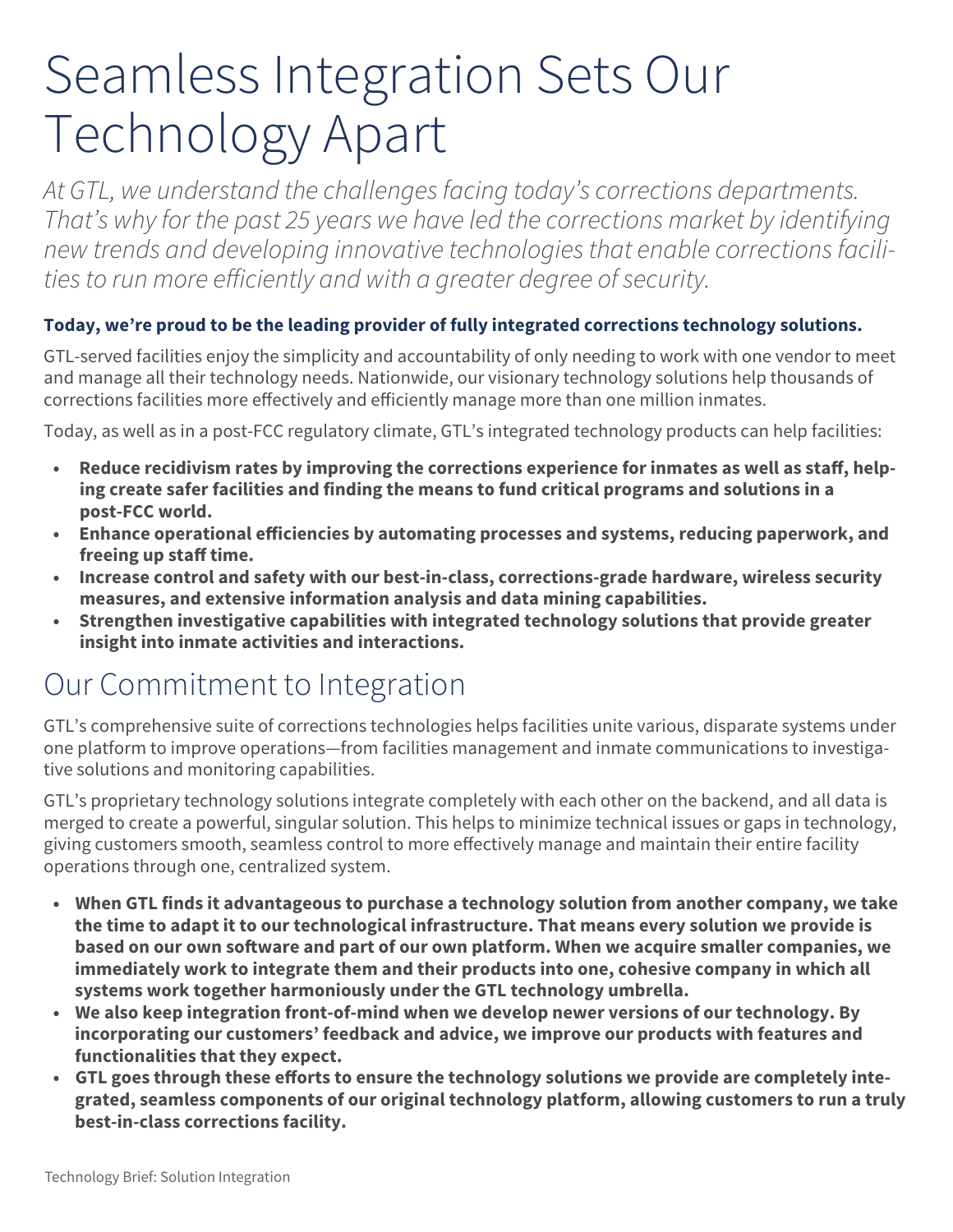One thing that truly sets GTL apart in the corrections technology market is our in-house innovation department and team of engineers who work to develop custom solutions that meet the needs of today's correctional facilities.

Our innovation and development teams work to enhance and improve our offerings, ensuring everything is designed intelligently and built flawlessly from the ground up, making sure the highest levels of security and control are in place. In short, they build solutions specially made for corrections facilities. These fully integrated technology solutions include:

- **Inmate communications technology that connects inmates with friends and family members without compromising control or safety, thereby supporting their rehabilitation and reducing recidivism.**
- **Video visitation and scheduling capabilities to easily schedule and administer both on-site and remote video visitation sessions.**
- Investigative solutions that allow corrections officers and investigators to more effectively monitor **inmate calls and interactions in order to reveal hidden activities as well as solve and prevent crimes.**
- **Payment and deposit technology that automates routine financial processes with real-time integration across accounts and transactions.**
- The number one-rated facility management system in the market, offering enhanced efficiency and **greater control over an inmate population.**
- **Content solutions that load pre-approved educational and entertainment materials onto handheld tablets for inmate use.**
- **Inmate services available on either in-pod kiosk units or tablets.**

We design all of our innovative technology solutions to work with each other through a single, easy-to-use centralized system. The end result is an unprecedented level of visibility into every aspect of a facility's operations that enables corrections officials to keep an eye on the big picture.

What's more, we design and develop all our technology products and solutions—from the hardened exteriors of our kiosks, phones, tablets, and other devices, to the reliability and security of the software that powers our solutions—with the needs and demands of the corrections environment in mind.

By helping corrections officials more efficiently and effectively understand inmate patterns, behavior, and activity that may otherwise go unnoticed, GTL's integrated product line enables corrections officials to maintain control and proactively address safety or security issues.